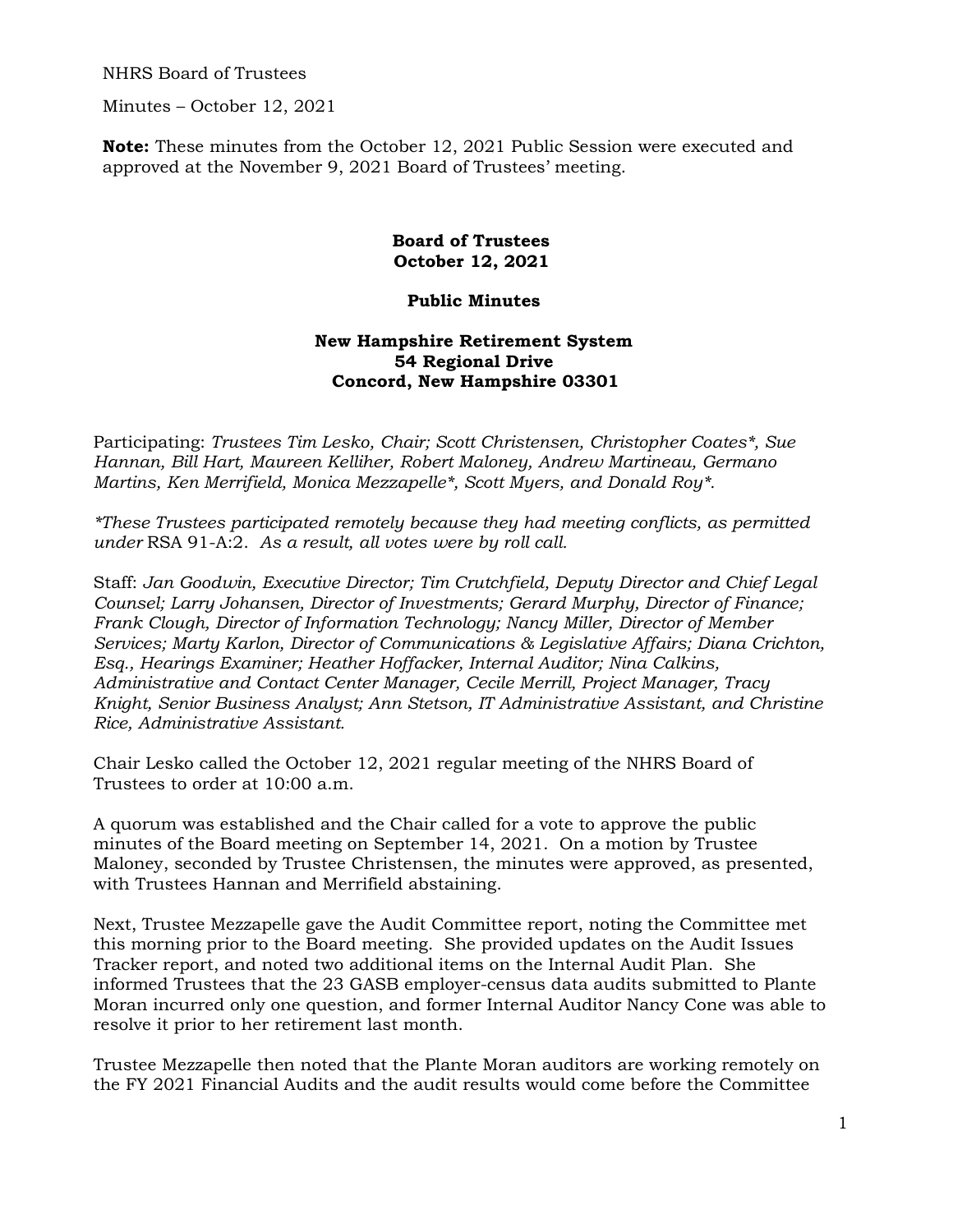and the Board in December.

Next, she updated the Board on the annual ethics survey, noting that the responses are above 90% and a final number would be available to the Committee and Board for action next month. Trustee Mezzapelle gave a status update on the PGV3 project, noting that Senior Business Analyst Tracy Knight, and Ann Stetson, IT Administrative Assistant, would be taking over the responsibilities of the PGV3 project over the next few months in light of Ms. Merrill's pending retirement. She then reported on PGV3 progress.

Following her PGV3 update, she brought the Board's attention to the recommended changes to the Audit Committee Charter (Charter) and the NHRS Actuarial Funding Policy (Policy), and turned to Director of Finance Gerard Murphy to expand on the matter. Mr. Murphy explained the System had had past actuarial audits conducted and they proved positive, which prompted the modifications to the Charter and Policy to institute performance of actuarial audits on a regular basis. On a motion by Trustee Hart, seconded by Trustee Hannan, the Board unanimously voted to approve the recommendation of the Audit Committee on the proposed revisions to its Charter and the NHRS Funding Policy.

Trustee Roy then presented the Governance Committee report, noting the Committee had not met since the last Board meeting on September 14, 2021.

Next, Trustee Kelliher gave the report of the Independent Investment Committee (IIC, Committee), which met on September 24, 2021, stating that Director of Investments Larry Johansen updated the Committee on investment returns through recent timeperiods, and gave an update on asset allocation, which he noted fixed income was slightly below the lower end of the range, without adding cash. He proposed transferring \$55 million from cash to fixed income manager IR+M to move the fixed income allocation into range. She then mentioned Director Johansen went over the Work Plan, and in reference to the core non-U.S., small-cap equity search, he noted the Committee would hear presentations from the two finalists at its October meeting.

Trustee Kelliher said the Committee next heard a presentation from Top Tier, a private equity manager, who NHRS had committed monies to its Funds I, II, & III in previous years, and this year, the Committee voted to commit \$25 million to Top Tier's Venture Velocity Fund IV.

Following Top Tier's presentation, the Committee heard from IR+M in conjunction with the two-year contract renewal process. Trustee Kelliher noted that the fixed income manager handles approximately \$800 million on behalf of the System. Next, Callan presented a fiscal year review of the NHRS Marketable Investments Portfolio. Lastly, she reported that the Committee reviewed and discussed the revised Quarterly Investment Fee Report, which includes the net and gross investment fees.

Next, Mr. Johansen updated the Board on the total fund performance over multiple time-periods ending on August 31, 2021, noting that performance continues to be strong with 10.6% at three years; 10.6% at five years; 9.8% at 10 years. He referred to the \$55 million transaction of cash to IR+M, as mentioned by Trustee Kelliher, occurred on October 1, 2021, and reported that asset allocations are within range and close to target. He updated the Board on cash flow, noting the System has \$140 million in cash, and mentioned the positive cash flow of the private debt and private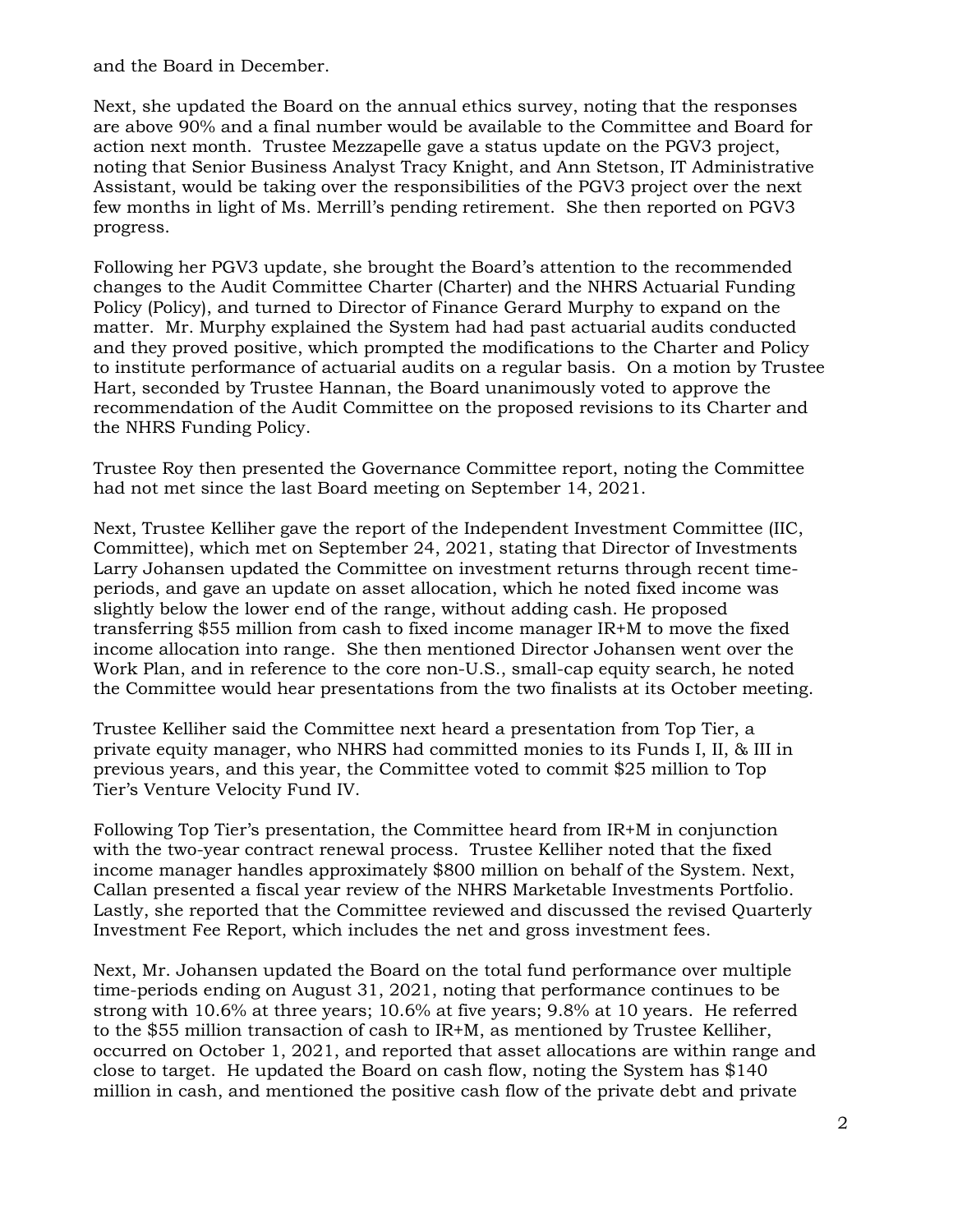equity portfolios.

He stated that preliminary performance numbers at June 30, 2021 across all timeperiods are strong and BNY Mellon would have final June 30 market value numbers this Friday. Mr. Johansen said he expects the net return to be just above 27% at June 30. He then explained the recently revised Investment Committee Quarterly Report to the Board, and lastly, provided an overview of the upcoming IIC meeting.

Trustee Myers provided the Legislative Committee update, noting that the Committee had not met since its last meeting in August. He said the House filing period for Legislative Services Requests (LSRs) had passed and that over the next two weeks the Senate would have the opportunity to file LSRs. He stated that the Committee and staff would continue to monitor the titles and details, as more information becomes available. He then turned to Director of Communications and Legislative Affairs Marty Karlon, who added that the Committee would meet in December to review the titles prior to the start of the Legislative session in January.

Next, Trustee Coates presented the report of the Benefits Committee, which had not met since its meeting prior to last month's Board meeting. He stated that this month's Board materials contained the annual Gainful Occupation (GO) Report, which summarizes employment activity of those receiving disability benefits during calendar year 2020. On a motion by Trustee Myers, seconded by Trustee Hart, the Board voted unanimously to approve the annual Gainful Occupation Report, as presented.

Trustee Hart then gave the PPCC report, noting the Committee last met on September 27, 2021. At the meeting, Ms. Cain provided a staffing and recruitment update, including the recently hired Information Systems Security Officer (ISSO). The Committee also discussed the annual succession planning exercise, and Ms. Cain would present it at the Committee's next meeting. He noted that the Committee agreed to institute succession planning as a regular agenda item.

The Committee also went into non-public session, under RSA 91-A:3, II(c), to address staffing and personnel issues, and the six-month review of the Executive Director. He closed by stating that the Committee would plan to meet later this week.

Next, Executive Director Jan Goodwin gave her report, stating that NHRS moved into Phase 1.5 of the COVID-19 Transition Plan on Monday and reduced the amount of staff in the building from 75% to 25%. She noted everyone in the building must wear a mask except when in one's workspace. NHRS would continue to welcome walk-ins for part of the day, and wearing masks would be required. She noted that Board meetings would continue to be in person, barring any executive orders from the Governor allowing remote meetings.

Ms. Goodwin then noted the improvement of KPMs, which were within range of the 95% benchmark. She also reviewed with the Board a technological issue involving My Account, the online portal for members and beneficiaries, which occurred late last month. She explained the issue was with caching, and noted that IT resolved the problem. In reference to the KPM 12-Month Rolling Report, Ms. Goodwin said five of the 93 KPMs were missed; two were one-offs, two in IT, and another was in the Contact Center. She continued her report on the Contact Center, noting its ongoing success rate of answering calls within 2 minutes, with a 5% abandon rate. She concluded by reviewing her Action Plan, noting that all goals were in process.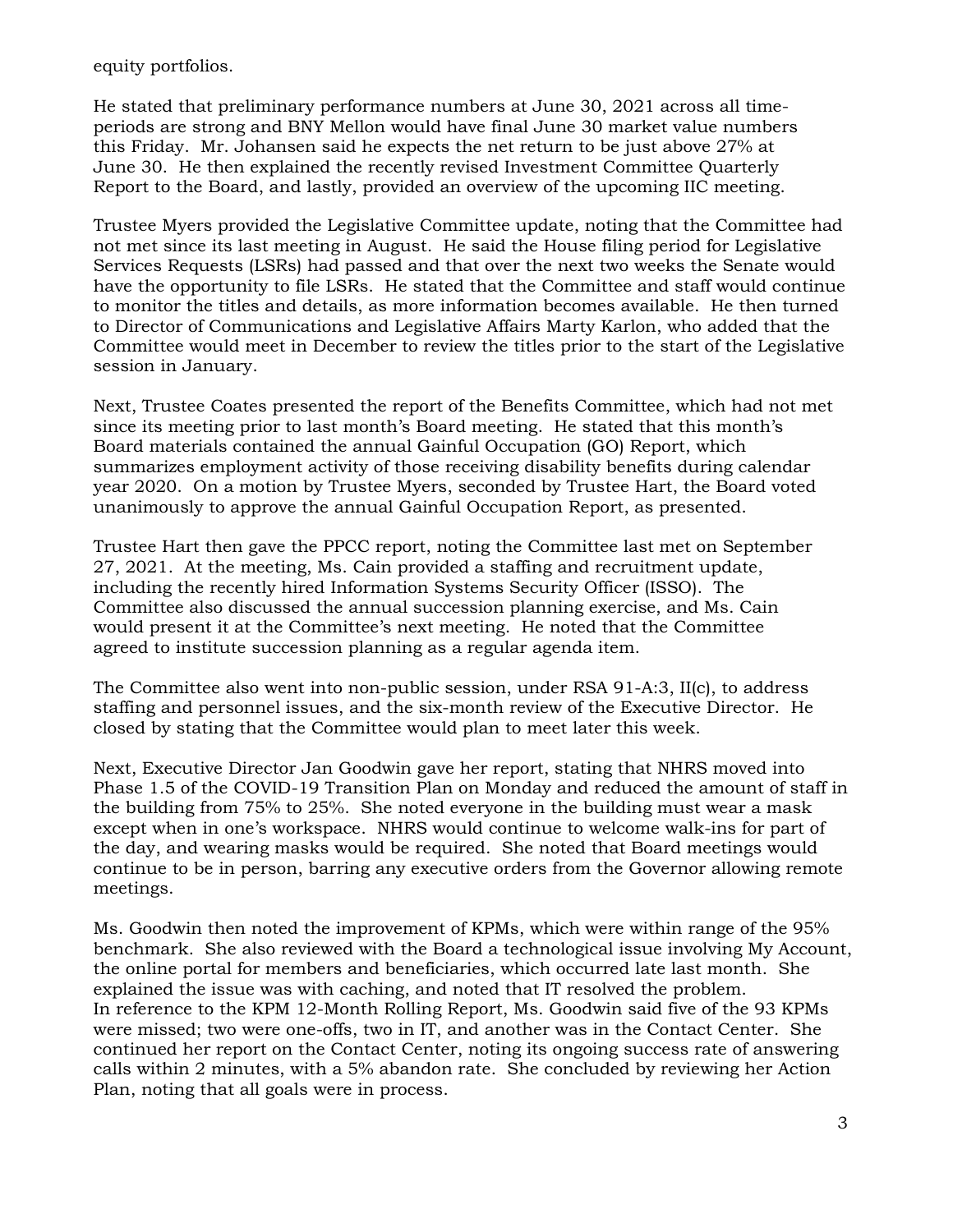Following Ms. Goodwin, Director of IT Frank Clough gave his report, beginning with the monthly Security Awareness training statistics, noting there were 13 failures on the September test and that IT provided additional training for staff. He then gave an update on several projects, including Cisco SocialMiner, in-person Security Awareness training, as well as finalizing a contract on penetrating testing and a firewall review.

Next, he provided an overview on an initiative to improve the process of securely providing new PINs to members who need to access My Account, and that IT is working with LRS on the process, which would generate a new PIN within 24 hours of a request.

Mr. Clough then explained one KPM that IT missed, which had to do with two unrelated server outages. The first, he said was because of a Microsoft update that resulted in the System having to fall back on its secondary server at its COLO site until IT could resolve the issue with Microsoft, and the second outage had to do with the My Account caching, of which IT worked with LRS and Akamai to fix the problem permanently.

In closing, he summarized upcoming projects, and the necessary recruitment for a help desk-ticket technician because of the demand with supporting remote workers, and finally, noted that the items on his Action Plan were in process.

In his Legal Report, Mr. Crutchfield updated the Board on employer audits, the Legal Team's participation in GO testing for D3, and work on D4 regarding statutory compliance. He noted that the Legal Team met all eight of its KPMs last month. He thanked the Trustees for returning their ethics surveys, and noted the annual ethics survey results would come before the Audit Committee and the full Board next month. Lastly, he added that all items on his Action Plan were in process.

Next, Mr. Johansen gave his Investments report, noting that Investments met all six of the applicable KPMs for last month. In closing, he said all items on the Action Plan were in process and ahead of schedule.

Mr. Karlon began his report by noting that PIO hosted two new educational webinars last month. In November, he said PIO has scheduled webinars on how to fill out filing applications, for each of the Group I and Group II filing application processes. He then reported that PIO would be working with the Division of Personnel to create custom handouts on retirement benefits and potentially provide them to new employees across state agencies, and then gave an overview of upcoming presentations. In closing, he noted PIO met all of its KPMs and the items on his Action Plan were on track.

Next, Director of Member Services Nancy Miller gave her report and said the System is working with LRS to prepare transferring files and data securely to BPAS, the newly appointed third-party provider to the JRP. Ms. Miller next reported that Member Services completed the annual member statements on time for rollout last month. She then updated the Board on Member Services ongoing work on PGV3, with the D3 UAT on benefit calculations, honing in on the core aspects of the process. Ms. Miller also noted the D4 design work that Member Services is carrying out while D3 testing is still in process. The D4 work is in the area of QDRO's and insurance reporting.

Lastly, she reported that Member Services missed two KPMs, which she attributed to staffing challenges involving an extended leave and the need for interim staffing arrangements. The expectation is that processing would return to KPM standards with the